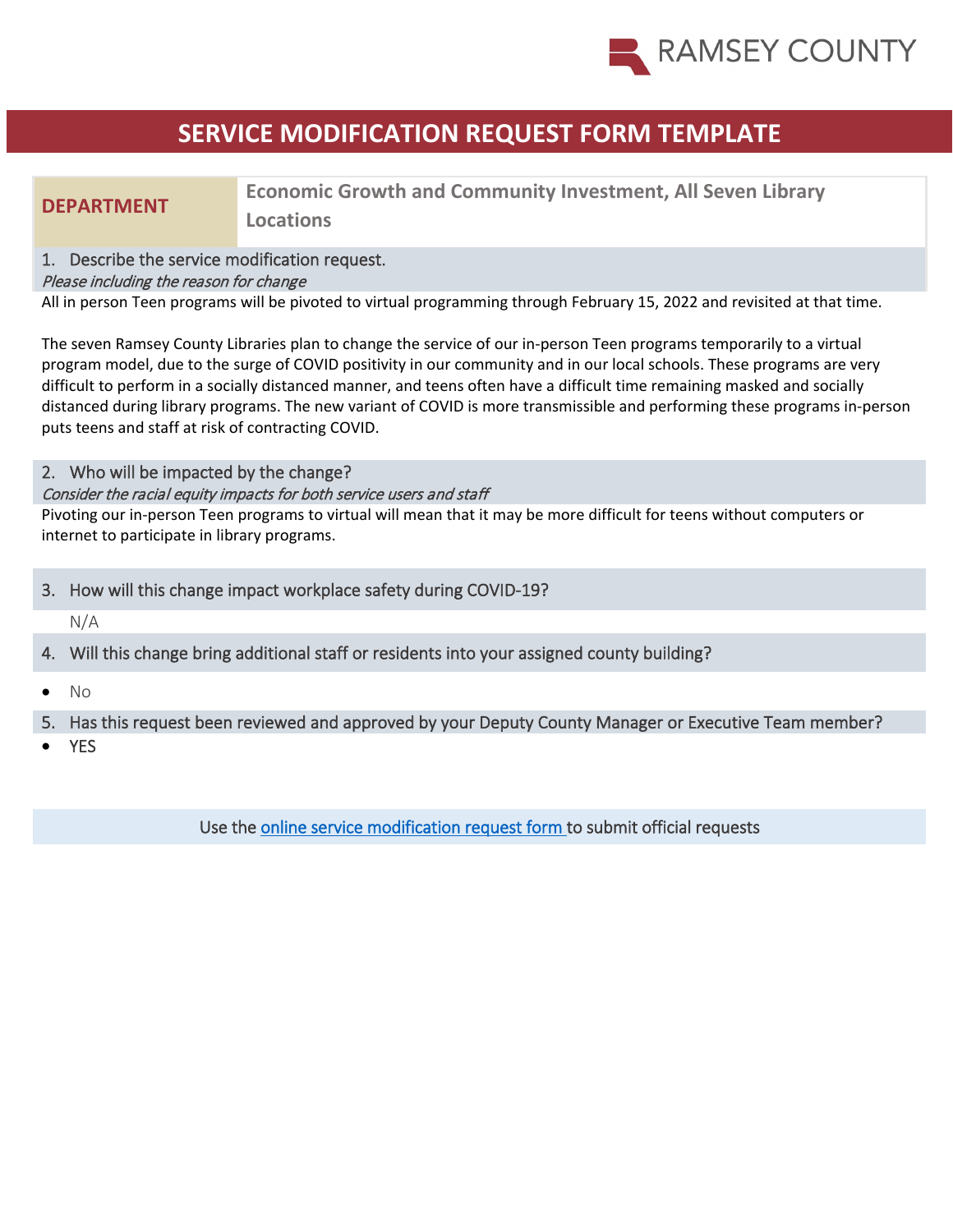

# **SERVICE MODIFICATION REQUEST FORM TEMPLATE**

**Economic Growth and Community Investment, Parks & Recreation, <br>
<b>Expressed Mature Contex Tamarack Nature Center**

### 1. Describe the service modification request.

### Please including the reason for change

The atrium of the nature center is currently open to the public, but with the number of programs and ski rentals, people are gathering indoors in greater numbers than are able to socially distance. Parks requests closing the atrium until such time that people can more safely resume indoor activity. All programming and services will still be accessible outdoors, so this change will have minimal impact to service delivery.

2. Who will be impacted by the change? Consider the racial equity impacts for both service users and staff Visitors to Tamarack Nature Center.

3. How will this change impact workplace safety during COVID-19?

4. Will this change bring additional staff or residents into your assigned county building?

• No

5. Has this request been reviewed and approved by your Deputy County Manager or Executive Team member?

**YES** 

Use the [online service modification request form t](https://ramseynet.us/county-governance/county-manager/covid-19-service-delivery-change-request)o submit official requests